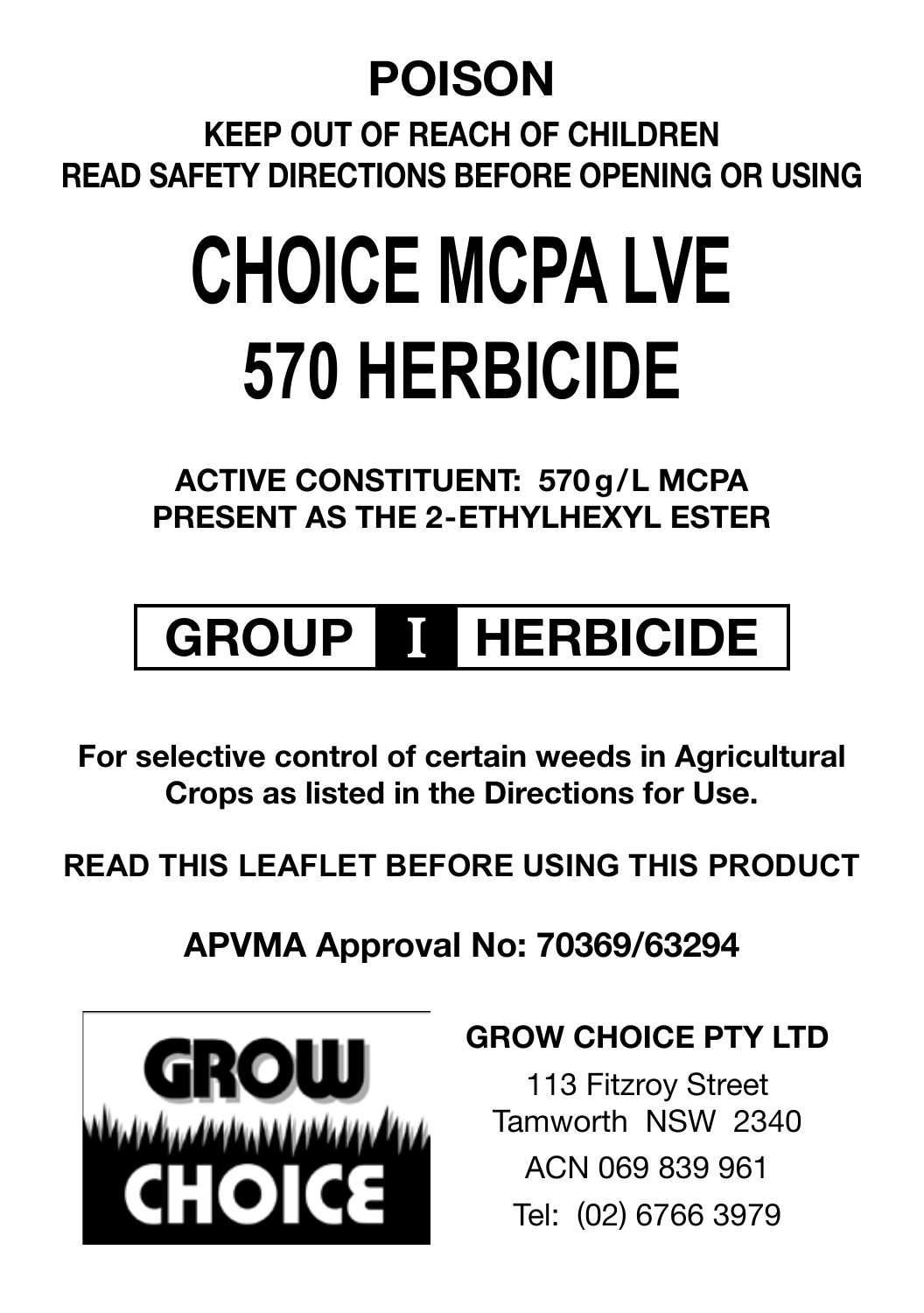|                                           | Situation & Crop   Weeds Controlled   Rate |                | <b>Critical Comments</b>                                                                                                                                             |
|-------------------------------------------|--------------------------------------------|----------------|----------------------------------------------------------------------------------------------------------------------------------------------------------------------|
| Wheat                                     | Refer Weed Table                           |                | 440mL   Use the lower rate (440mL/ha) when crop is at 3 - 5                                                                                                          |
| l (up to early flag<br>leaf [Z37] only)   |                                            |                | to 1.84L leaf stage (Z13 - Z15). Apply higher rates from 5 leaf<br>stage through to flag leaf just visible (Z15 - Z37).<br>Kulin: Use only from Z15 - Z37 (WA only). |
| Oats, Barley,<br>Triticale and            |                                            |                | 440mL Use lower rate (440 ml/ha) when crop is at 3-5 leaf<br>to 1.84L stage $(Z13 - Z15)$ .                                                                          |
| (up to early flag<br>Cereal Rve           |                                            |                | Apply higher rates from 5 leaf stage through to flag<br>leaf just visible (Z15 - Z37).                                                                               |
| leaf $[237]$ only)                        |                                            |                | Barley: Use only from 5 leaf stage to flag leaf just<br>visible $(215 - 237)$ .                                                                                      |
| and Grass Seed<br>Grass Pastures<br>Crops |                                            | 1.84L<br>440mL | Apply to established grass based pastures. Damage<br>may occur to Legumes if present. See "Legume<br>Tolerance" under Protection of Crops.                           |
|                                           |                                            |                | NOTE: Capeweed, Paterson's Curse (Salvation Jane)<br>and Variegated Thistle may be poisonous to stock                                                                |
|                                           |                                            |                | after spraying.                                                                                                                                                      |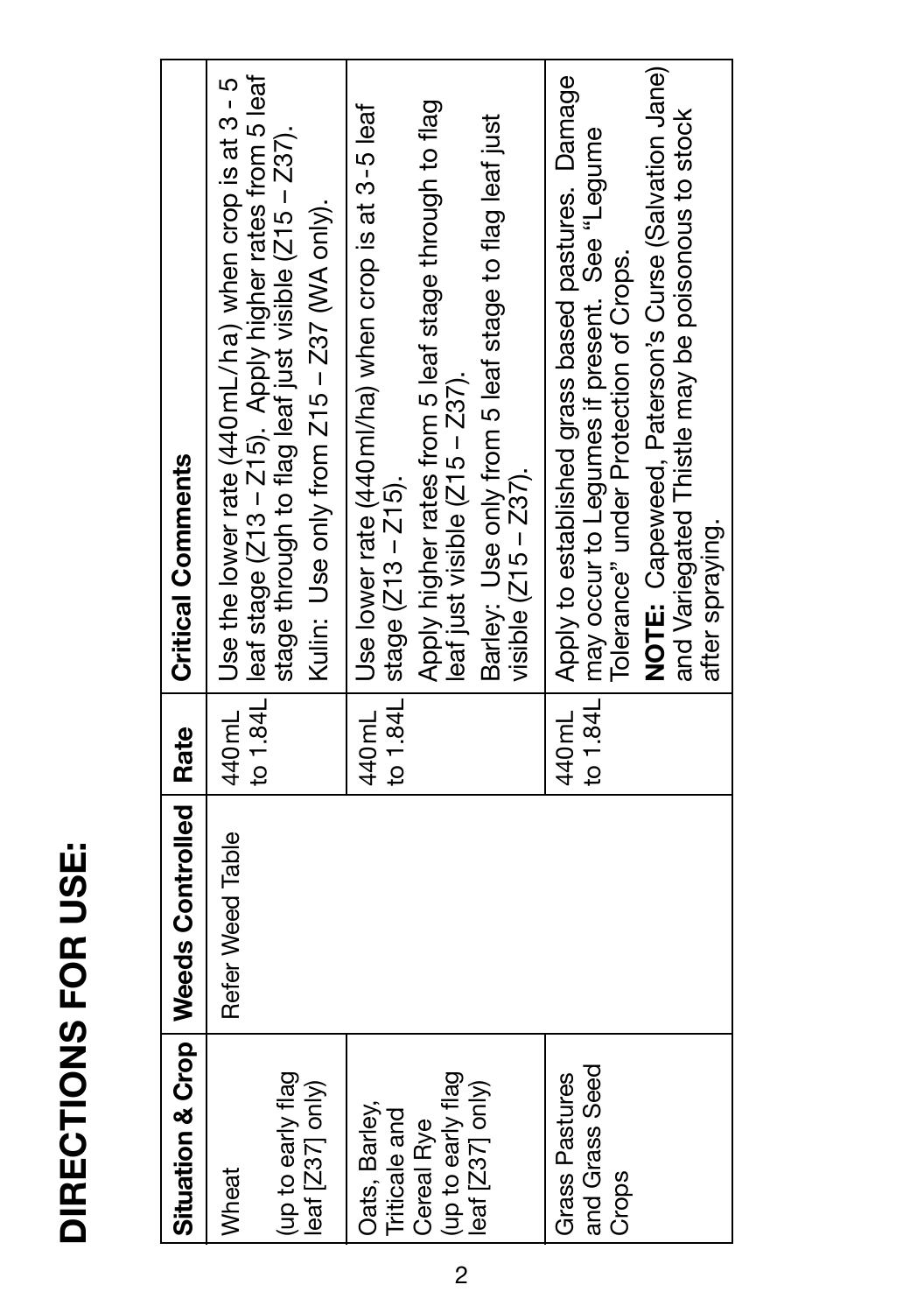|   | ī |
|---|---|
|   |   |
| ı |   |
|   |   |

|                | Situation & Crop   Weeds Controlled | Rate                   | <b>Critical Comments</b>                                   |
|----------------|-------------------------------------|------------------------|------------------------------------------------------------|
| <b>CEREALS</b> | Wild radish                         | Choice                 | *Reduced efficacy (suppression only) may be achieved       |
| Wheat,         | Stage of weed                       | <b>MCPA</b>            | on wild radish larger than 8 leaf or greater than 180mm    |
| barley,        | growth                              | LVE 570                | in diameter.                                               |
| oats,          |                                     | Herbicide              | DO NOT use this tank-mix if cereals are undersown with     |
| triticale,     | Up to the 4 leaf                    | 175mL                  | lucerne or annual medics.                                  |
| cereal rye     | stage and not                       | plus                   | Crop Stage                                                 |
|                | more than 120mm in                  | Nugrex<br>350mL        | Nugrex/Tigrex 350mL + Choice MCPA LVE 570 Herbicide        |
|                | diameter                            |                        | 175mL: Apply from 3 leaf to fully tillered (Z13-30).       |
|                |                                     |                        | Nugrex/Tigrex 500mL + Choice MCPA LVE 570 Herbicide        |
|                | Up to the 6 leaf                    | Choice                 | I75mL: Apply from 3 leaf to fully tillered (Z13-30).       |
|                | stage and not                       | <b>MCPA</b>            | Nugrex/Tigrex 500mL + Choice MCPA LVE 570 Herbicide        |
|                | more than 150mm in                  | LVE 570                | 350mL: Apply from 5 leaf stage to fully tillered (Z16-30). |
|                | diameter                            | 175mL                  |                                                            |
|                |                                     | plus                   | Optimum results are achieved when sprayed at 3-5 leaf      |
|                |                                     | Nugrex                 | crop stage (generally 4-8 weeks post-sowing).              |
|                |                                     | 500mL                  | WA only: DO NOT apply to Barley or Kulin Wheat before      |
|                |                                     |                        | the 5 leaf stage (Z15).                                    |
|                | Up to the 8 leaf                    | Choice                 |                                                            |
|                | stage and not                       | LVE 570<br><b>MCPA</b> | Warning: Nugrex may cause transient crop yellowing         |
|                | more than 180mm in   Herbicide      |                        | of cereals. Some varieties of oats have not been tested    |
|                | diameter                            | 350mL                  | (Refer to "Crop Tolerance" section of General Instructions |
|                |                                     | plus                   | on the Nugrex/Tigrex label).                               |
|                |                                     | Nugrex<br>500mL        |                                                            |
|                |                                     |                        |                                                            |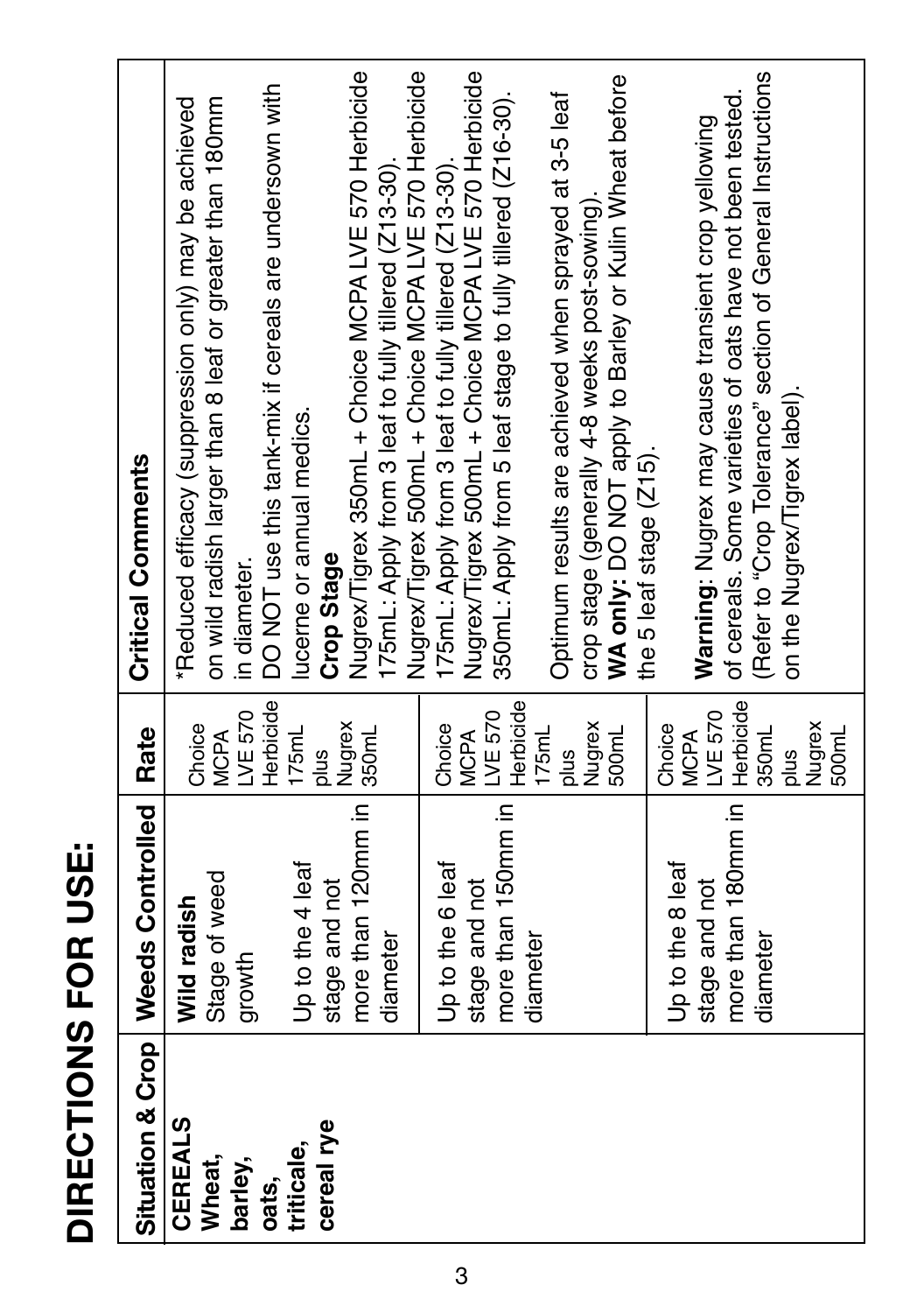|   |                                                                                                   |       | NOT BE BE USED FOR ANY PURPOSE, OR IN ANY MANNER, CONTRARY TO THIS<br>LABEL UNLESS AUTHORISED UNDER APPROPRIATE LEGISLATION.                                                     |
|---|---------------------------------------------------------------------------------------------------|-------|----------------------------------------------------------------------------------------------------------------------------------------------------------------------------------|
|   | HARVEST: NOT REQUIRED WHEN USED AS DIRECTED.<br><b>WITHHOLDING PERIOD:</b><br><b>APPLICATION.</b> |       | GRAZING: DO NOT GRAZE OR CUT FOR STOCK FOOD FOR 7 DAYS AFTER                                                                                                                     |
|   | WEED TABLE: (Specific Weed Control Recommendations                                                |       | Where weeds are to be sprayed in a crop of pasture, use only the rates given for the                                                                                             |
| 4 |                                                                                                   |       | In most cases this will give control, however some hard to kill weeds or those in advanced<br>particular crop or situation indicated under the Directions for Use table.         |
|   | stages of growth may only be suppressed.                                                          |       |                                                                                                                                                                                  |
|   | spot spraying may cause damage.)                                                                  |       | no crop or pasture is involved. Use at these rates in a crop or pasture other than for<br>The rates listed in the weeds table below are for use where weeds only are present and |
|   | <b>Meed</b>                                                                                       | Rate  | Critical Comments                                                                                                                                                                |
|   | (Xanthium spinosum)<br>Bathurst Burr                                                              | 14L   | Moderately susceptible.<br>Spray young seedlings.                                                                                                                                |
|   | (Arctotheca calendula)<br>Capeweed                                                                | 1.49L | Apply up to 2-4 leaf stage only when plants are no<br>larger than 5cm in diameter.                                                                                               |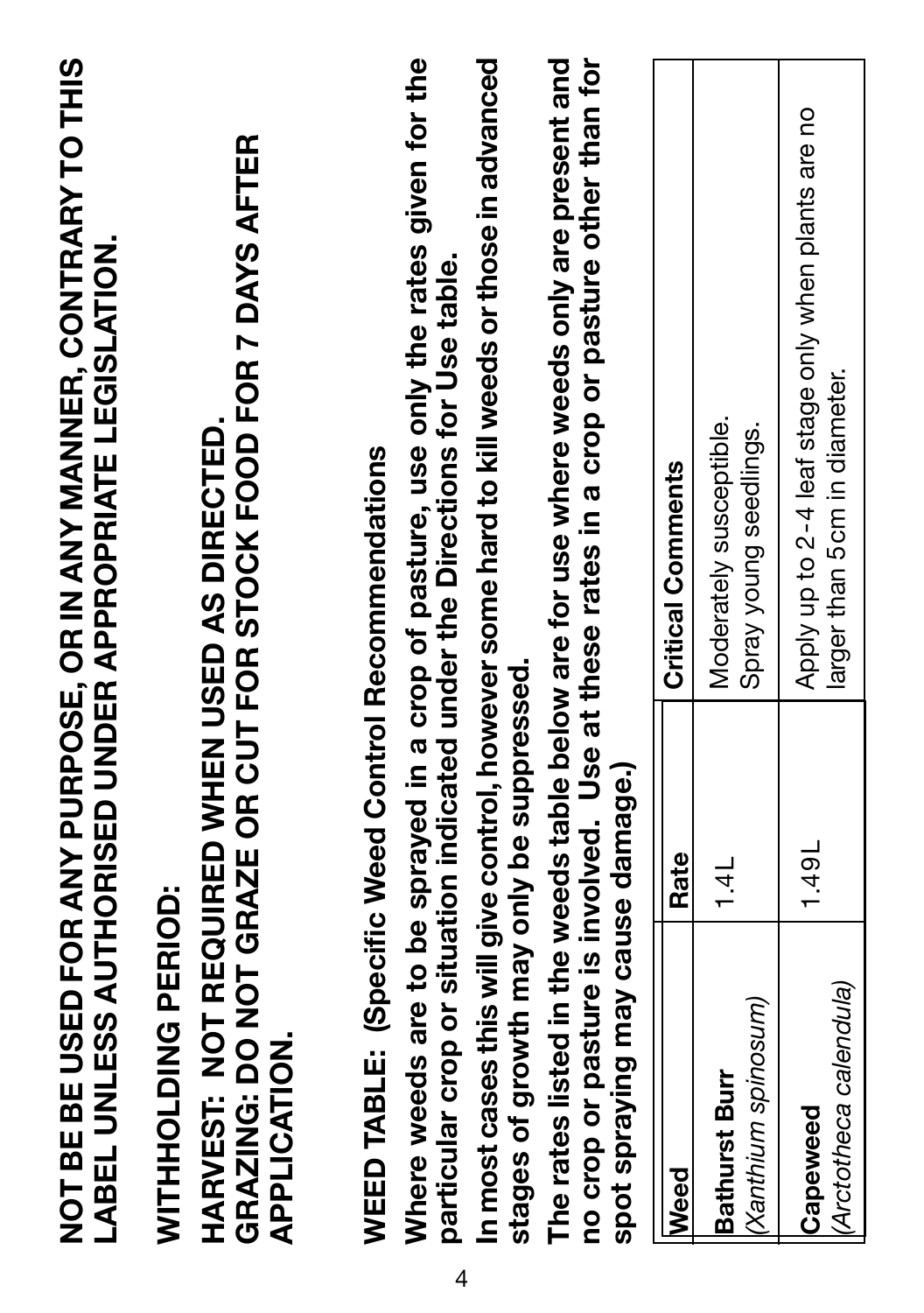| Weed                                           | Rate             | <b>Critical Comments</b>                                                 |
|------------------------------------------------|------------------|--------------------------------------------------------------------------|
| (Sinapsis arvensis)<br>Charlock                | 400 mL - 1.4L    | Young rosettes very susceptible.                                         |
| (Taraxacum officinale)<br>Dandelion            | 1.4 <sub>L</sub> | Apply in early rosette stage.                                            |
| (Chenopodium album)<br>Fat Hen                 | 880mL-1.4L       | Use lower rates only on seedlings.<br>Tolerance increases with age.      |
| (Fumaria spp.)<br>Fumitory                     | 965mL            | Spray up to first true leaf stage. (Not Tas.)<br>Moderately susceptible. |
| (Sisymbrium spp.)<br><b>Hedge Mustards</b>     | 490mL - 880mL    | Apply at rosette stage.                                                  |
| (Diplotaxis tenuifolia)<br><b>Lincoln Weed</b> | 615mL            | Apply up to rosette stage only.                                          |
| (Sisymbrium irio)<br><b>London Rocket</b>      | 965mL            | Spray at young stage.                                                    |
| (Xanthium occidentale)<br>Noogoora Burr        | 1.4              | Tolerance increases with age.<br>Spray young seedlings only.             |
| (Echium plantagineum)<br>Paterson's Curse      | 1.49L            | Apply at 2-4 leaf stage only.                                            |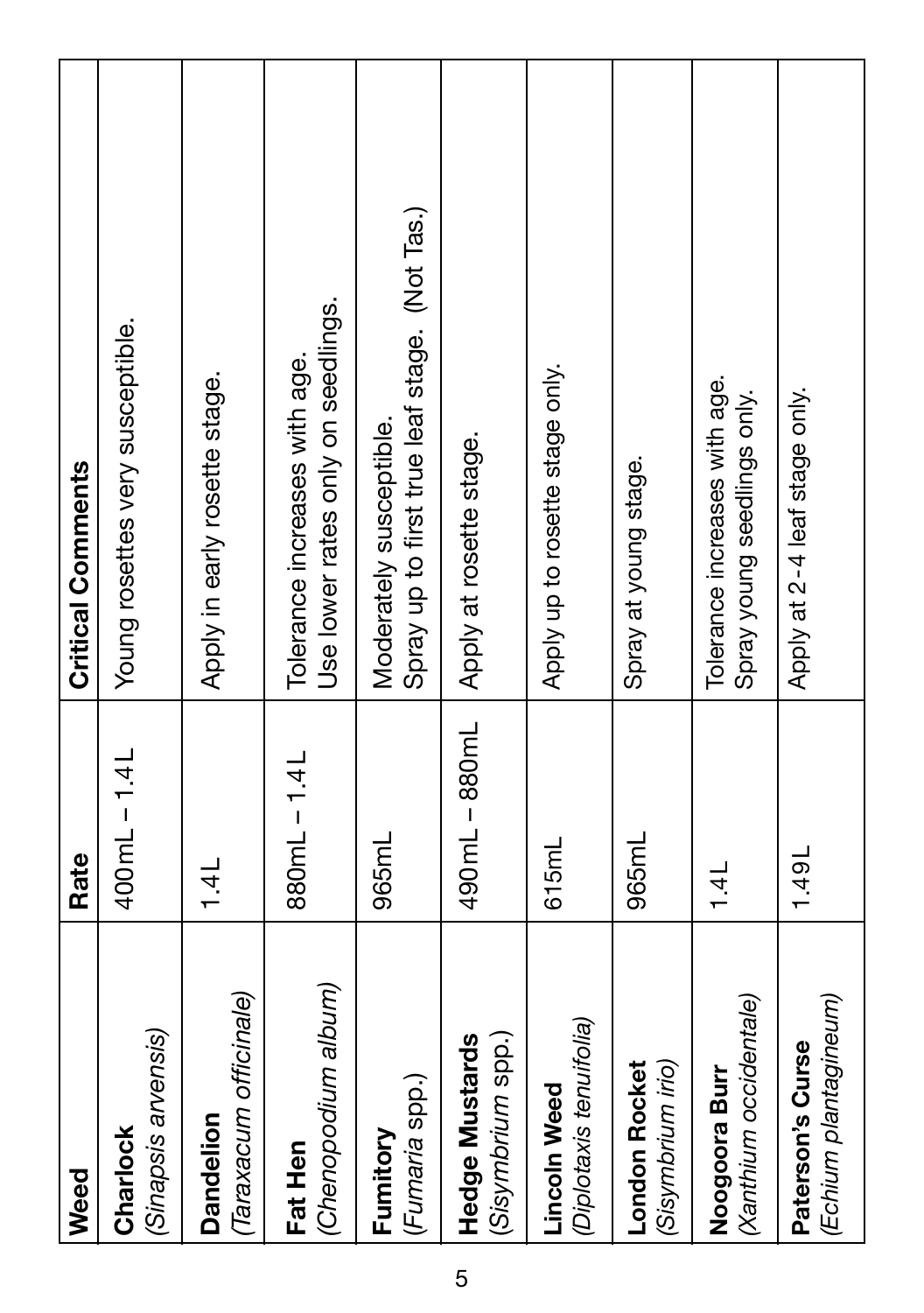| Weed                                             | Rate          | <b>Critical Comments</b>                                                  |
|--------------------------------------------------|---------------|---------------------------------------------------------------------------|
| (Carthamus lanatus)<br>Saffron Thistle           | 965mL-1.66L   | Spray young rosettes before leaves become spiny.                          |
| Scotch (Cotton) Thistle<br>(Onopordum acanthium) | 615mL-1.49L   | Spray young rosettes.                                                     |
| (Chondrilla juncea)<br><b>Skeleton Weed</b>      | 965mL-1.4L    | Moderately susceptible. Spray rosettes before aerial<br>growth commences. |
| (Carduus tenuiflorus)<br>Slender Thistle         | 1.84L         | Moderately susceptible.<br>Spray young rosettes.                          |
| (Cirsium vulgare)<br>Spear Thistle               | $1.31 - 1.84$ | Moderately susceptible.<br>Spray young rosettes.                          |
| (Dittrichia graveolens)<br>Stinkwort             | 1.4           | Spray very young before plants are 15cm high.                             |
| (Rapistrum rugosum)<br><b>Turnip Weed</b>        | 615 -965mL    | Apply lower rates to seedlings.<br>Apply up to rosette stage.             |
| (Silybum marianum)<br>Variegated Thistle         | 735-965mL     | Spray at pre-cabbage stage.                                               |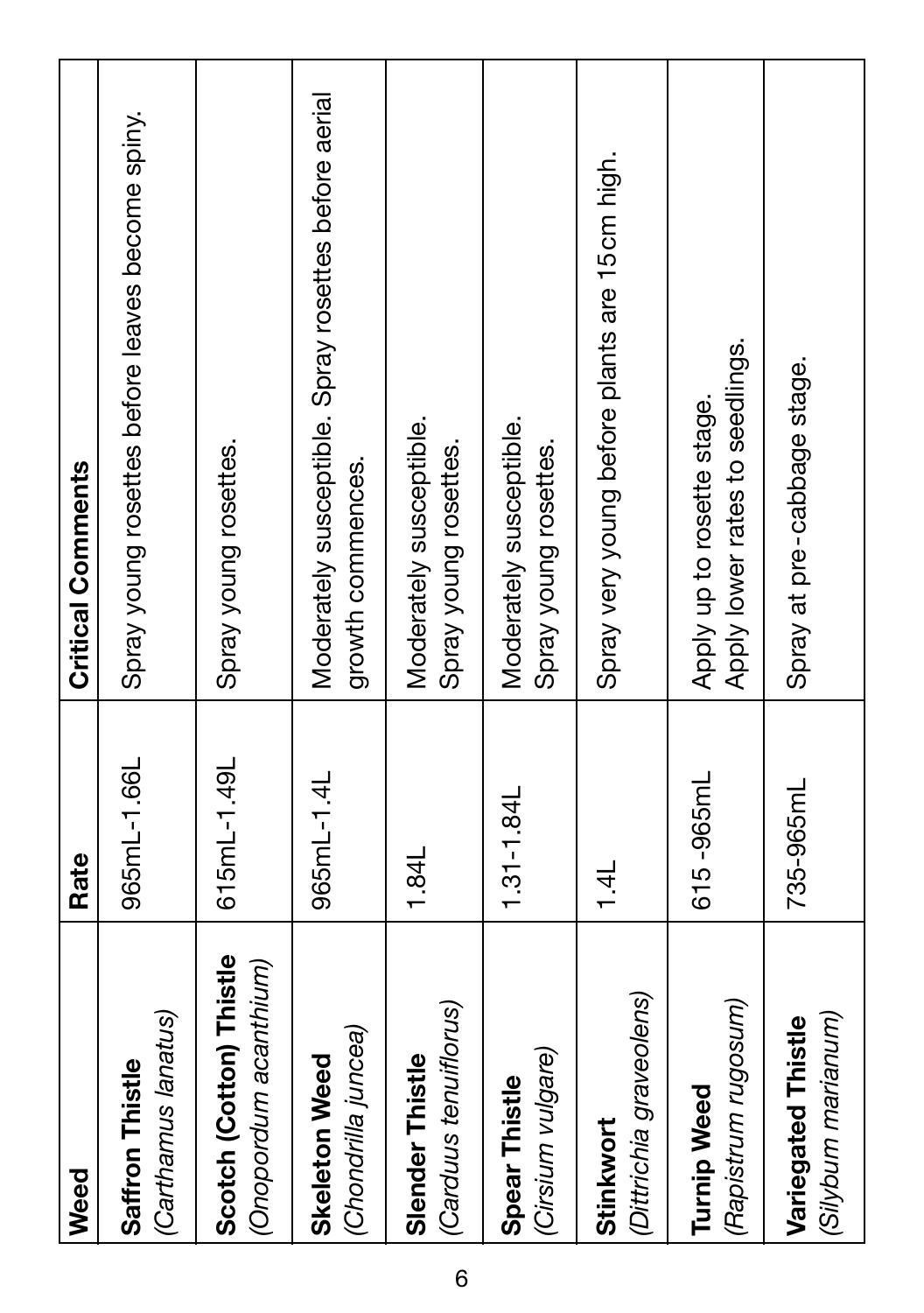| Weed                                              | Rate        | <b>Critical Comments</b>                            |
|---------------------------------------------------|-------------|-----------------------------------------------------|
| Volunteer Canola<br>(Brassica rapus)              | 1.31L       | Apply to seedlings only.                            |
| (Carthamus tinctorius)<br>Volunteer Safflower     | 880mL       | Apply to seedlings only.                            |
| <b>Volunteer Sunflower</b><br>(Helianthus annuus) | 1.31L       | Apply to seedlings only.                            |
| (Raphanus raphanistrum)<br><b>Wild Radish</b>     | 965-1.4L    | Apply up to 2-3 leaf stage only.                    |
| (Salvia verbenaca)<br>Wild Sage                   | 965mL       | Spray young seedlings.                              |
| (Brassica spp.)<br><b>Wild Turnip</b>             | 440mL-1.31L | Lower rates for seedlings.<br>Spray young rosettes. |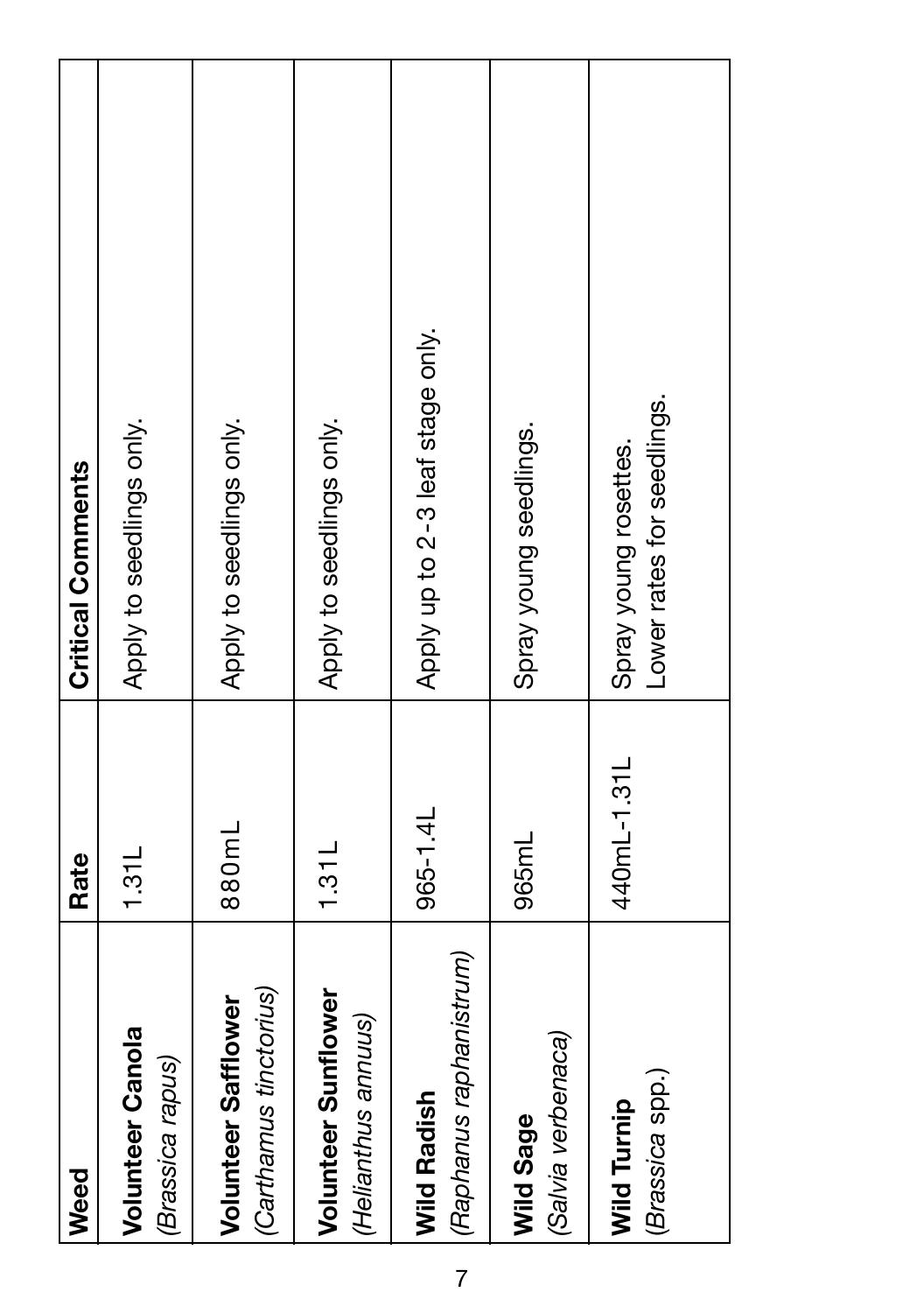## **GENERAL INSTRUCTIONS**

Before opening, carefully read Directions for Use, Precautionary Statements, Safety Directions and First Aid Instructions. Weeds should be sprayed while actively growing and at their most susceptible stage. As a general guide, annuals should be sprayed when young and perennials just prior to appearance of bud stage. Extremes of cold or drought are unfavourable. The best conditions are when soil is moist, weather fine and rain unlikely within 6 hours following application. DO NOT spray weeds outside the stages indicated in "Critical Comments" as damage, loss of yield or inadequate weed control may result. DO NOT spray in high winds.

## **APPLICATION/MIXING INFORMATION**

This product mixes readily with water. Half fill the spray tank with clean water and add the required amount of product. Agitate thoroughly before adding remainder of water.

BOOM SPRAYING - Use 30-120 L/ha of water.

AERIAL SPRAYING - Use 10-90 L/ha of water.

## **EQUIPMENT MAINTENANCE AND USAGE**

Equipment that has been used for this chemical should not be used for the application of other materials to sensitive plants unless it has been well washed out with Spraymate Tank & Equipment Cleaner followed by several clear water rinses.

## **COMPATIBILITY / TANK MIXES**

This product can be mixed with metsulfuron, dicamba, bromoxynil, flowable diuron, flowable terbutryn, chlorsulfuron, glyphosate, diclofop-methyl 500 Herbicide, triasulfuron 750, Nugrex/Tigrex, Clopyralid 300, Propon. When tank mixing add the required amount of compatible product when the spray tank is nearly full and while continuously agitating. If left overnight, agitate thoroughly before spraying. When mixing with diclofop-methyl 500 Herbicide add an approved wetter surfactant and do not exceed 700mL of Choice MCPA LVE 570 Herbicide per hectare. For consistent results, use a minimum of 80L water per ha by ground and 30L by air, and if wild oats are present, use 2L Ryedown (Diclofop-Methyl 500) Herbicide per hectare.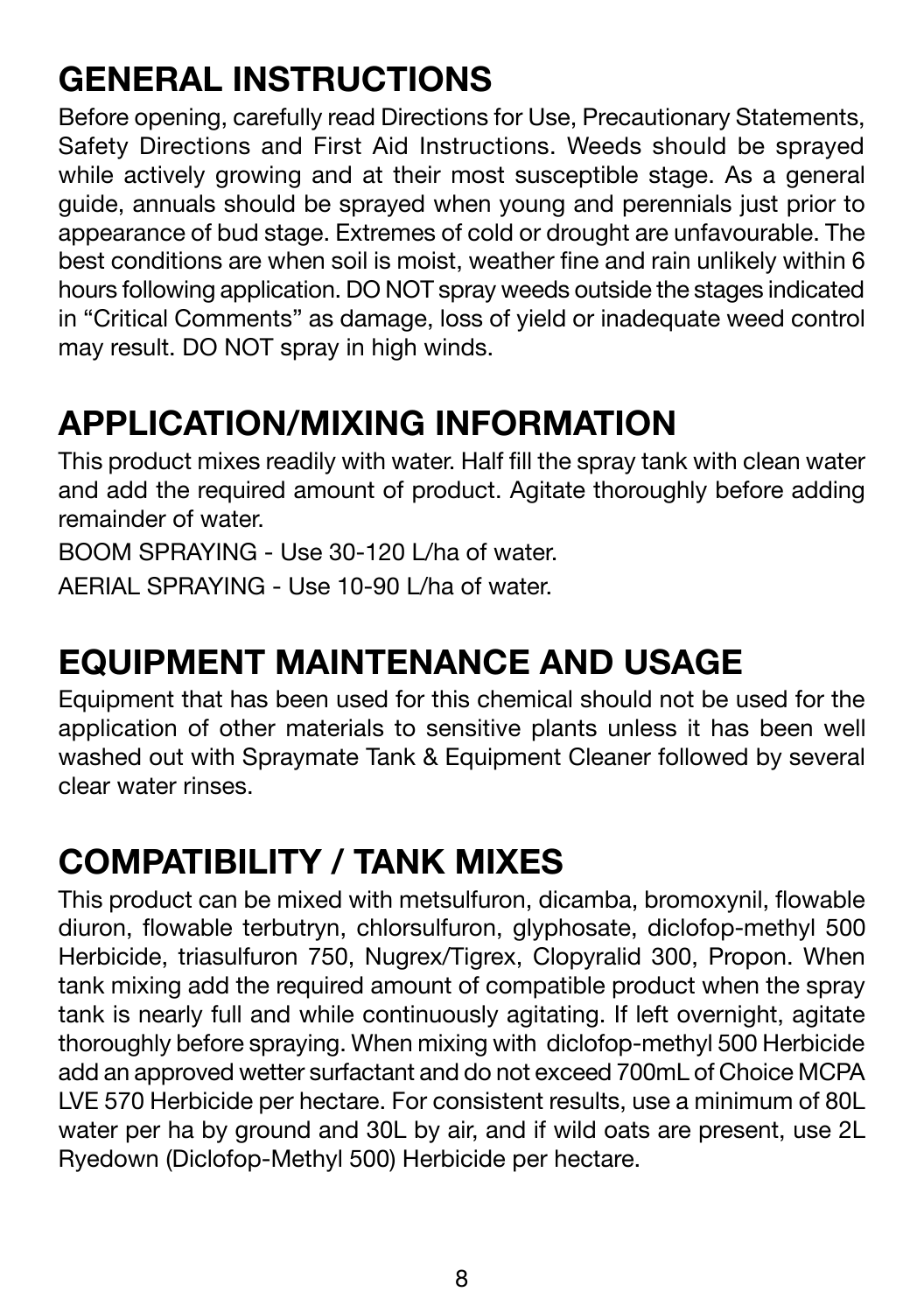## **RESISTANT WEEDS WARNING**

## GROUP **I** HERBICIDE

Choice MCPA LVE 570 Herbicide is a member of the Phenoxys group of herbicides.

Choice MCPA LVE 570 Herbicide has the Disruptors of plant cell growth mode of action.

For weed resistance management Choice MCPA LVE 570 Herbicide is a Group I herbicide. Some naturally-occurring weed biotypes resistant to Choice MCPA LVE 570 Herbicide and other Group I herbicides may exist through normal genetic variability in any weed population. The resistant individuals can eventually dominate the weed population if these herbicides are used repeatedly. These resistant weeds will not be controlled by Choice MCPA LVE 570 Herbicide or other Group I herbicides. Since the occurrence of resistant weeds is difficult to detect prior to use, Grow Choice Pty Ltd accepts no liability for any losses that may result from the failure of Choice MCPA LVE 570 Herbicide to control resistant weeds.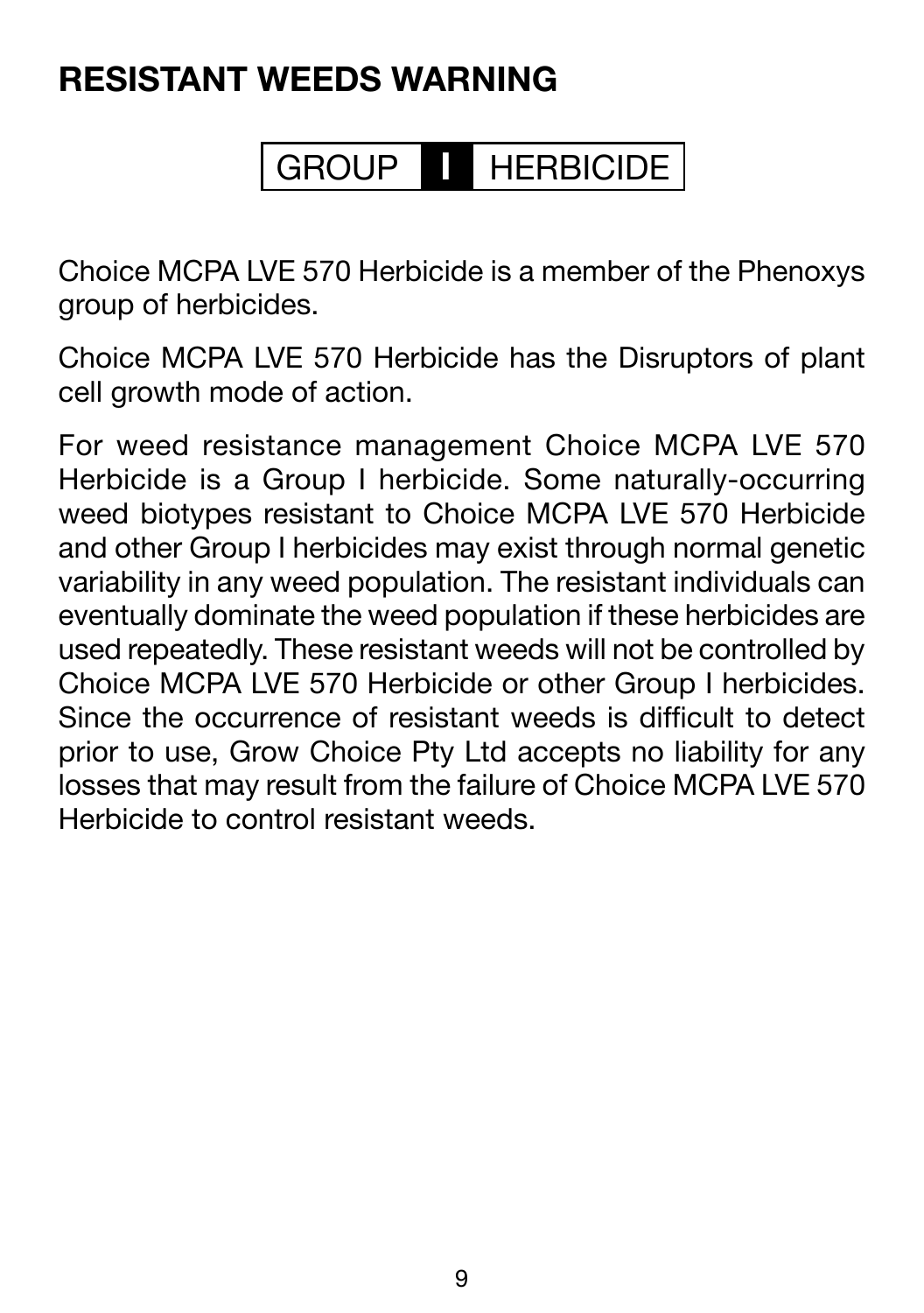#### **PROTECTION OF CROPS, NATIVE AND OTHER NON TARGET PLANTS**

DO NOT apply under weather conditions, or from spraying equipment, that may cause spray to drift onto nearby susceptible plants / crops, cropping lands or pastures.

Avoid spray drift and Vapor movement on susceptible crops such as cotton, vines, tomatoes, vegetables, fruit trees, Lucerne, legume crops and pastures, oilseed crops or other susceptible crops or trees (e.g. Kurrajongs, Belahs, Eucalyptus).

**Legume Tolerance:** The tolerance of pasture legumes to this product can vary with species, variety, growing conditions, stage of growth and companion crop cover. While MCPA is preferable to 2,4-D in most situations, this product will cause greater damage than MCPA amine formulations. Lucerne and Medics should not be sprayed under any circumstances with this product as severe damage willl result.

#### **PROTECTION OF WILDLIFE, FISH, CRUSTACEANS AND ENVIRONMENT**

**DO NOT** contaminate streams, rivers of water with the chemicals or used container.

#### **STORAGE AND DISPOSAL (5L, 20L and 200L only)**

Store in the closed, original container in a cool, well-ventilated area. DO NOT store for prolonged periods in direct sunlight.

This container can be recycled if it is clean, dry, free of visible residues and has the drumMUSTER logo visible. Triple or preferably pressure rinse containers before disposal. Dispose of rinsate by adding it to the spray tank. DO NOT dispose of undiluted chemical on site. Wash outside of the container and the cap. Store cleaned container in a sheltered place with cap removed. It will then be acceptable for recycling at any drumMUSTER collection point or similar container management program site. The cap should not be replaced but may be taken separately.

If not recycling, break, crush, or puncture and deliver empty packaging for appropriate disposal to an approved waste management facility. Do not burn empty containers or product.

If an approved waste management facility is not available, bury the empty packaging 500 mm below the surface in a disposal pit specifically marked and set up for this purpose, clear of waterways, desirable vegetation and tree roots, in compliance with relevant local, state or territory government regulations. Do not burn empty containers or product.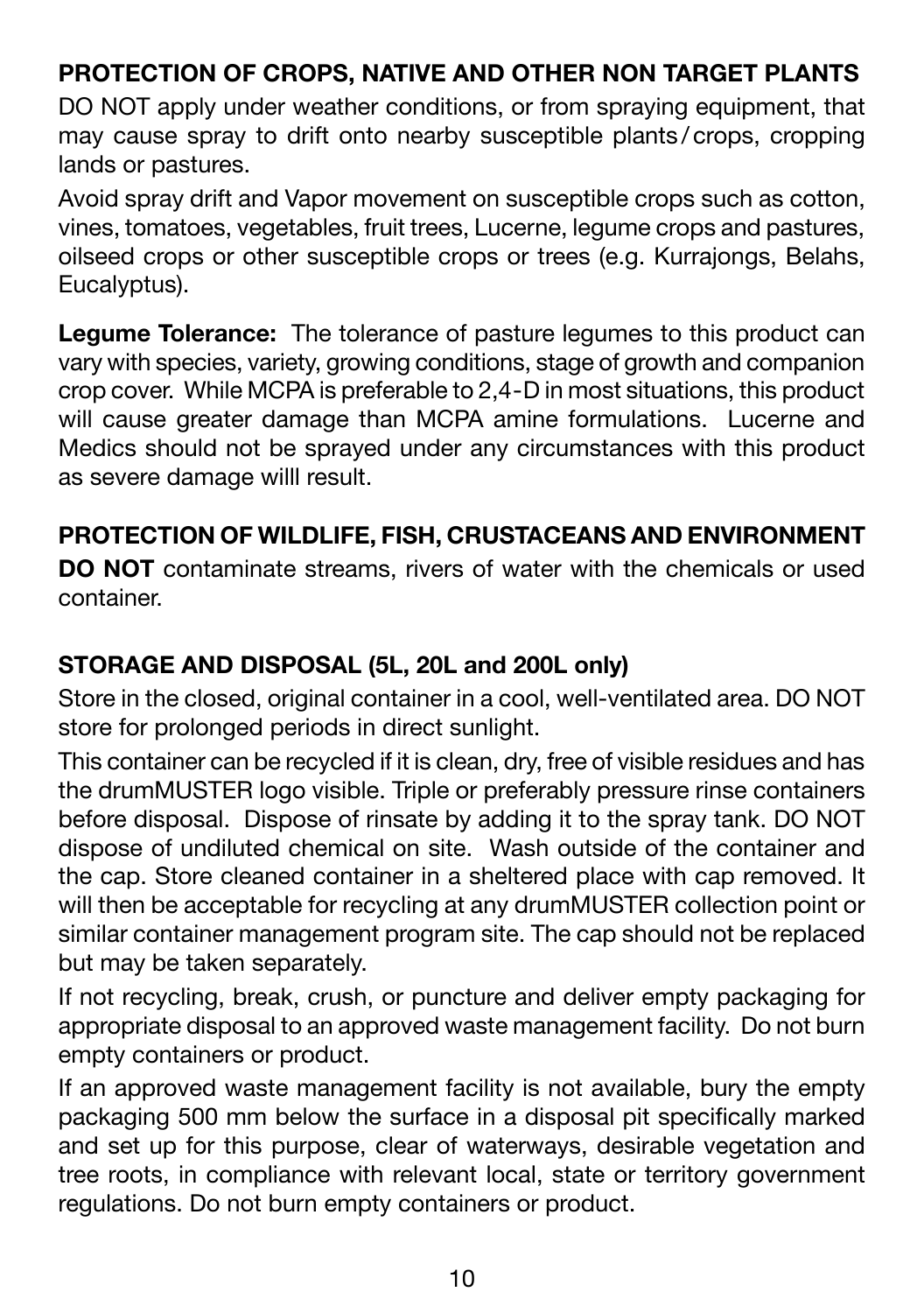## **Refillable containers (1000L only):**

Store in the closed, original container in a cool well ventilated area. DO NOT store for prolonged periods in direct sunlight. Empty contents fully into application equipment. Close all valves and return to point of sale for refill or storage.

## **SAFETY DIRECTIONS**

Harmful if swallowed. Attacks eyes. Will irritate the skin. When preparing spray and using the prepared spray wear cotton overalls buttoned to the neck and wrist and a washable hat, elbow-length PVC gloves and goggles. If product in eyes, wash it out immediately with water. After use and before eating, drinking or smoking, wash hands, arms, and face thoroughly with soap and water. After each day's use wash gloves, goggles and contaminated clothing.

## **FIRST AID**

If poisoning occurs, contact a Doctor or Poisons Information Centre (Phone 13 11 26).

## **SAFETY DATA SHEET**

Additional information is listed in Safety Data Sheet, which is available from the supplier.

## **NOTICE TO BUYER**

Grow Choice Pty. Ltd. will not be held liable for any loss, injury or damage, indirect or consequential, arising from the sale, supply, use or application of this product. The product is not to be used for any purpose or in any way contrary to label instructions.